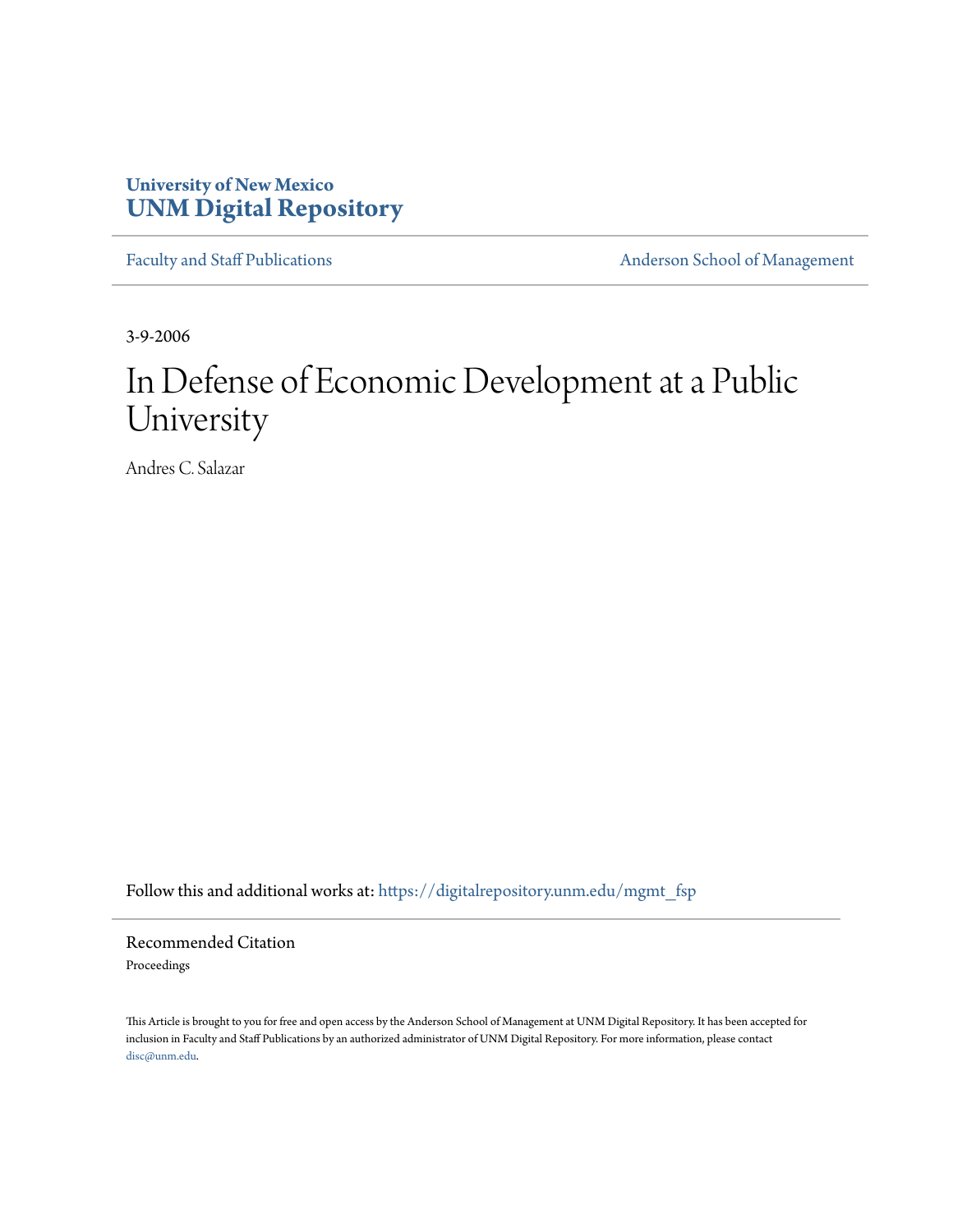## **In Defense of Economic Development at a Public University**

Andres C. Salazar, PhD Professor and PNM Chair in Microsystems, Commercialization and Technology Anderson Schools of Management School of Engineering University of New Mexico Albuquerque, NM 87131

**presented and published in the Proceedings of the** 

**Mountain Plains Management Association Conference Grand Junction, CO, October 14, 2004**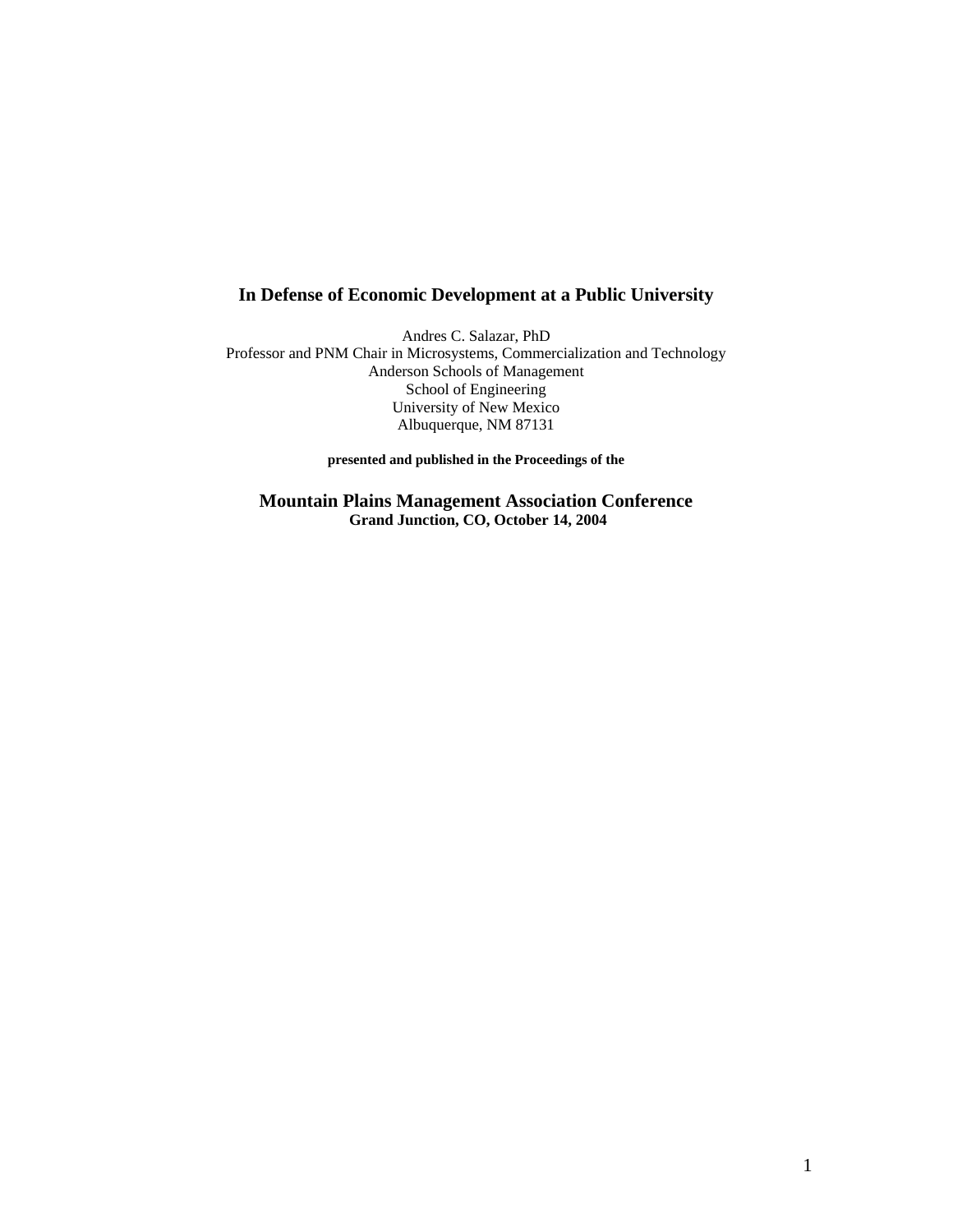#### **In Defense of Economic Development at a Public University**

Andres C. Salazar, PhD Professor and PNM Chair in Microsystems, Commercialization and Technology Anderson Schools of Management School of Engineering University of New Mexico Albuquerque, NM 87131

## **Abstract**

Many public universities have recently found themselves being questioned about the level of activities they support that directly contribute to the economic development of the regions they serve. This confrontation is more apparent in regions where an economic downturn, a lagging economy or a persistent poverty level has created a significant public need for job creation and a long-term strategy for regional economic recovery. The problem is exacerbated as the public university declares a need for additional public subsidy to meet the pressures of increased enrollment, faculty and staff salary competitiveness, plant upkeep and broader and deeper curricula. Although long considered bastions of higher learning and ground-breaking research, public universities find themselves on the defensive in establishing their relevance to the creation of economic wealth for the region's citizenry and the efficiency of how they use taxpayer dollars for that purpose. This paper reviews several successful practices public universities have adopted in playing a larger role in regional economic development. These practices include increased support for technology transfer, establishment of a campus-wide entrepreneurship program, a direct investment role in company creation, and policy and educational infrastructure changes that allow both increased support of small company assistance and faculty leadership, recognition and rewards that encourage efforts in economic development.

#### **A. A New Era in Regional Economic Development**

Public universities are being challenged today to play a greater role in economic development of the region they serve. (Arbo, 2003) The phrase "economic development" is associated with a variety of concepts relating to the state of a region's economy. It is commonly linked to activities whose successful conclusion would raise the collective economic wealth of a region. For example, if high unemployment exists in the region, then any activity that would create jobs for the region's citizens would be associated with economic development. Similarly, the activities that would raise the average wage of the region's employable workers would also be associated with the phrase. It is also worth noting that the phrase is rarely associated with those regions of high economic wealth, the attributes of which are low unemployment, high average family income, home values above the national average, etc. Studies in economic history have shown that wealth creation has passed through phases or eras – exploitation of natural resources, agricultural expansion, the industrial revolution, and now the era of the knowledge worker. Economists have noted that the wealth of a region (or a nation) has depended on the competitive use of resources to deliver goods and services to other regions. If a region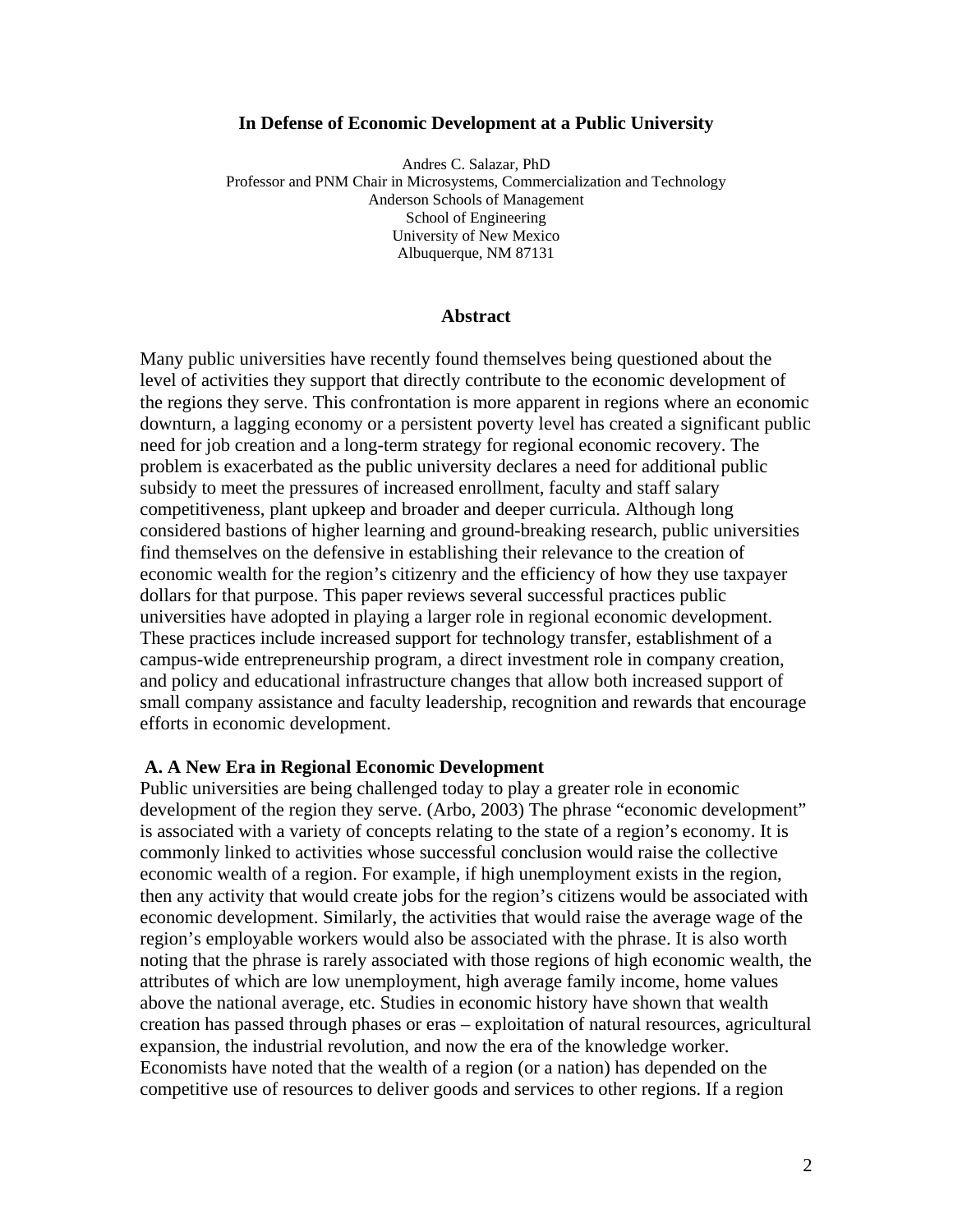has few or no resources, natural or human, prepared to compete with those of other regions, economic wealth is difficult to create if the region is not self-reliant. This simple concept has led to acceptance of the need for regions to "export" goods and services in order to satisfy the needs of its citizens that require goods and services that cannot be competitively delivered in the region and must be imported from other regions. What are the resources of a region that can help in this economic equation? The public university has always been seen as a regional resource, mainly as a supplier of educational services, a storehouse of knowledge and a fount of innovation to the regional population. In the US, beginning with Bayh-Dole Act of 1980, awareness has mounted of the university as a source of intellectual property to be mined by the region's industrial and commercial base. But there are other contributions that a public university can make towards a region's wealth and job creation. This paper examines the possible roles that a public university can play in economic development, citing examples where appropriate and suggesting a process by which a public university can transition to a more active level in the area. The greater the role that the university plays in regional economic development, the greater the change that is likely to occur in course offerings, faculty reward systems, pedagogy, and public university infrastructure.(Klein & Associates, 1998)

## **B. The Challenge of Economic Development at a Public University.**

The cases in which public universities have played a major role in regional economic development have become commonplace – UC at San Diego, North Carolina State, University of Maryland, Georgia Institute of Technology and many others. Notable is also the diversity of the regions and the methodology used to mobilize the resources at the university to accomplish the end goal – revitalization and growth of the economy of the region they individually serve. The motivation for the university to involve itself in regional economic development has also been varied. In some cases, the political leadership of the region recognized first the decline of its traditional industry – tobacco and cotton in Georgia and North Carolina, textiles and machinery in Massachusetts and later in North Carolina, government installations in southern California – and then invested in university resources to revitalize the region's economy with knowledge industries, namely, high technology, software and computer networking, financial and insurance services, etc. In these specific cases, the public was served and the benefit of a public university was amplified.

While the factors of a region's economic growth are never under the control of the university administration, the principal contribution of the university in regional economic development is to identify the region's competitive strengths in light of global market opportunities, mobilize the regional political and economic leadership and then act as a catalyst to forge an economic plan for the region. In fact, it is rare to find an example of a successful regional economic development endeavor that has not had a university as a key player although there is argument that its presence in the region is neither a necessary nor sufficient condition for economic development.(Newlands, 2003) The success stories of those universities who continue to play a major role in economic development have created a national trend and a question that all public universities cannot ignore, namely, what should be their role in regional economic development? This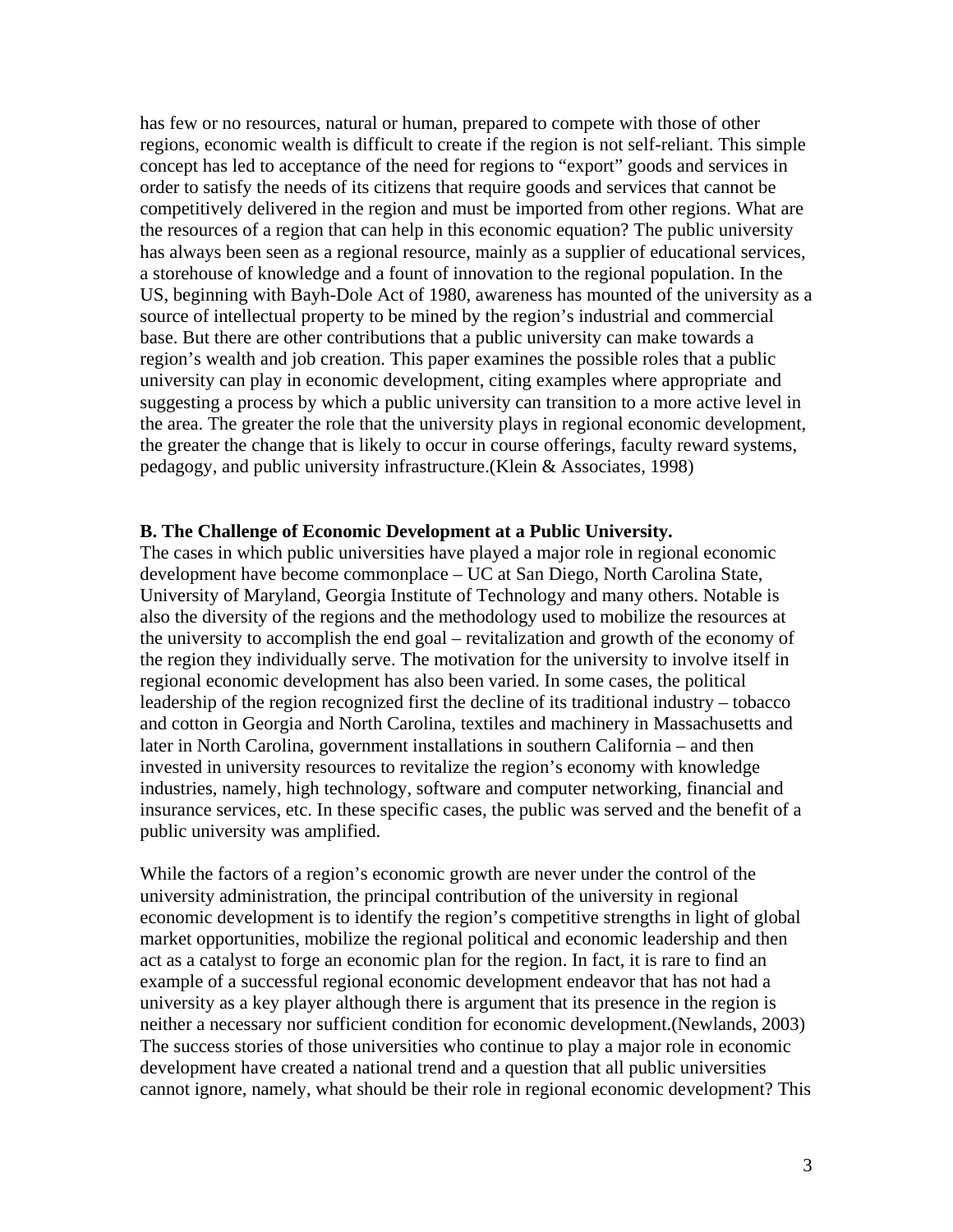question is asked whether the political leadership of the region in which they reside has raised the issue or not. The question is also critical whether the public funding percentage for the total university budget has diminished over time or not, a factor sometimes used by university officials to decrease the importance of serving regional needs.(Selingo, 2003) (Zemsky, 2003) Nevertheless, some public universities have gone ahead and established highly visible campus positions responsible for regional economic development activities. For example, the University of Arizona has created an "Office of Economic Development" while the University of Texas at El Paso has the "Institute of Policy and Economic Development (IPED)."

A typical public university has traditionally held fast to the view that its primary responsibility is education, often broad in scope and profound in a few areas of specialty, but whose form and substance is determined internally. The companion responsibility, open research, is conducted by a faculty that has enjoyed the mantle of tenure in order to protect its unfettered access to areas of investigation of its choice. These two objectives have created a dominant, internally-focused culture at a public university and an inherent inertia to stay the course. To be sure, the contributions made in education and in research by the public university environment are many and have proved to be valuable in the economic growth of the country. A university is often a large regional employer as well and an economic force in a community. However, public university budgets are generally seen as ever increasing, even in times of economic downturns. This view has led the public to believe that universities are not motivated to seek efficiencies in labor, plant utilization and methodology. Some of these views have led to widespread belief that the funding for a public university can no longer be justified because it is, de facto, simply a public good. Even its most ardent supporters now endorse accountability and relevance. Basically, despite its many contributions to culture and knowledge in the region, the modern public university cannot continue to exist without the economic prosperity of its core supporters, in this case, taxpayers who set aside land, paid for the buildings and most of its operational costs for many years. This support was, and continues to some degree, as a public subsidy. The role of economic development that a public university can play is connected to, and perhaps fulfills, the need for relevance to the subsidy.

In its deliberation of relevance to the region's economy, the public university is best served by taking the initiative in the self-examination of its identity, purpose and associated strengths. This initiative helps define its modern mission, take on a more externally focused view and analyze the feedback from the community it serves about the quality of its most important product, namely, preparedness of its graduates for making economic contributions to society, research that creates economic value for society, and leadership in creating economic wealth for the citizens of the region it serves. Some public universities are taking a hard look at themselves in this light. (Klein & Associates, 1998) At the public university level, education can be seen as an enabler to economic wealth on an individual or aggregate basis, often measured in a "return of investment" metric. (Krueger, 2001) In industry, any activity at a company can be justified only if it contributes to bottom line profits. A company asks, "Is what I am doing going to please my customer?" or "Is what I am doing going to increase my profitability?" Similarly, educational and research activities at a public university are being asked to relate to the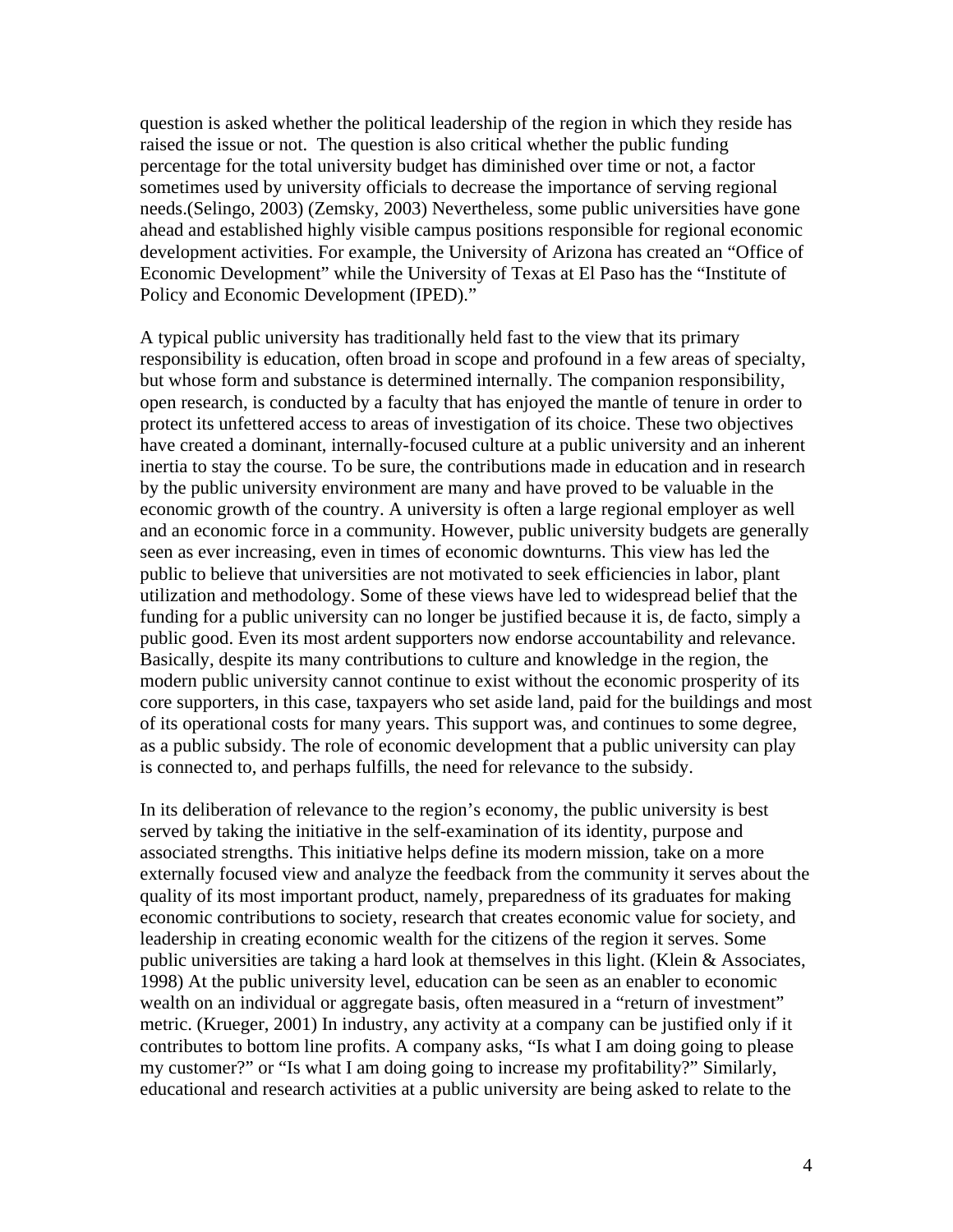increase in economic wealth of the society it serves. The university's many cultural and entertainment contributions to the region in sports, museums, concerts, art, literature and theater presentations are seen as secondary to the higher public need of better paying jobs and career enhancement.

The preparation of students at a public university to become productive members of the region's workforce is an activity often associated with an economic development contribution of a public university. The connection is easily made with the graduates of the "professional" schools – education, medicine, pharmacy, nursing, engineering, architecture, fine arts and business especially if instruction is performed by experienced practitioners of the profession who endorse experiential learning. But compared to requirements for a liberal arts curriculum, courses in these schools (with the possible exception of education) are generally more expensive to initiate, maintain and update in salaries for instruction, equipment and modern laboratories, thus creating an inequity in calculating a return on investment for the student and misaligning the number of graduates to regional needs. The obvious solution would be to charge a tuition level commensurate with the expense of operating the individual school and in responding to market needs. The tradition at most public universities, however, is to continue to charge a student the same tuition regardless of the field of study, thus creating a continuing need for public subsidy in order to make a college education "affordable." Some universities are either limiting matriculation or "spinning off" some of these schools in order to have the latitude to charge more tuition and attempt to reach a "break even" basis for market equilibrium.

## **C. Technology Transfer, Commercialization and Entrepreneurship at the University**

Since the Bayh-Dole Act of 1980 that transferred ownership to universities of intellectual property created by federal funds the one activity that has been notably singled out and associated with economic development at a public university is technology transfer. There are many forms of technology transfer – licensing, joint ventures, research partnerships, etc. The form that creates jobs in the region, enlarges its entrepreneurial pool and retains linkages back to continuing research at a university is the form in which faculty, researchers and students are involved in the creation, growth and retention of companies in the region. In the following is reviewed various aspects of the technology transfer activity at a university.

Licensing revenue was envisioned to be a possible supplementary source of income for colleges with problems in funding, especially public universities. Unfortunately, this source of revenue has never realized its potential even after more than 20 years after the Bayh-Dole Act.(See Figure 2-1, p. 18 in Kalis, 2001) However, a private university, Columbia University in New York, has leveraged its association with medical research facilities and hospitals in the city to help develop intellectual property from which it receives record setting licensing revenues of nearly \$100 million per year.(p. 5, Kalis, 2001)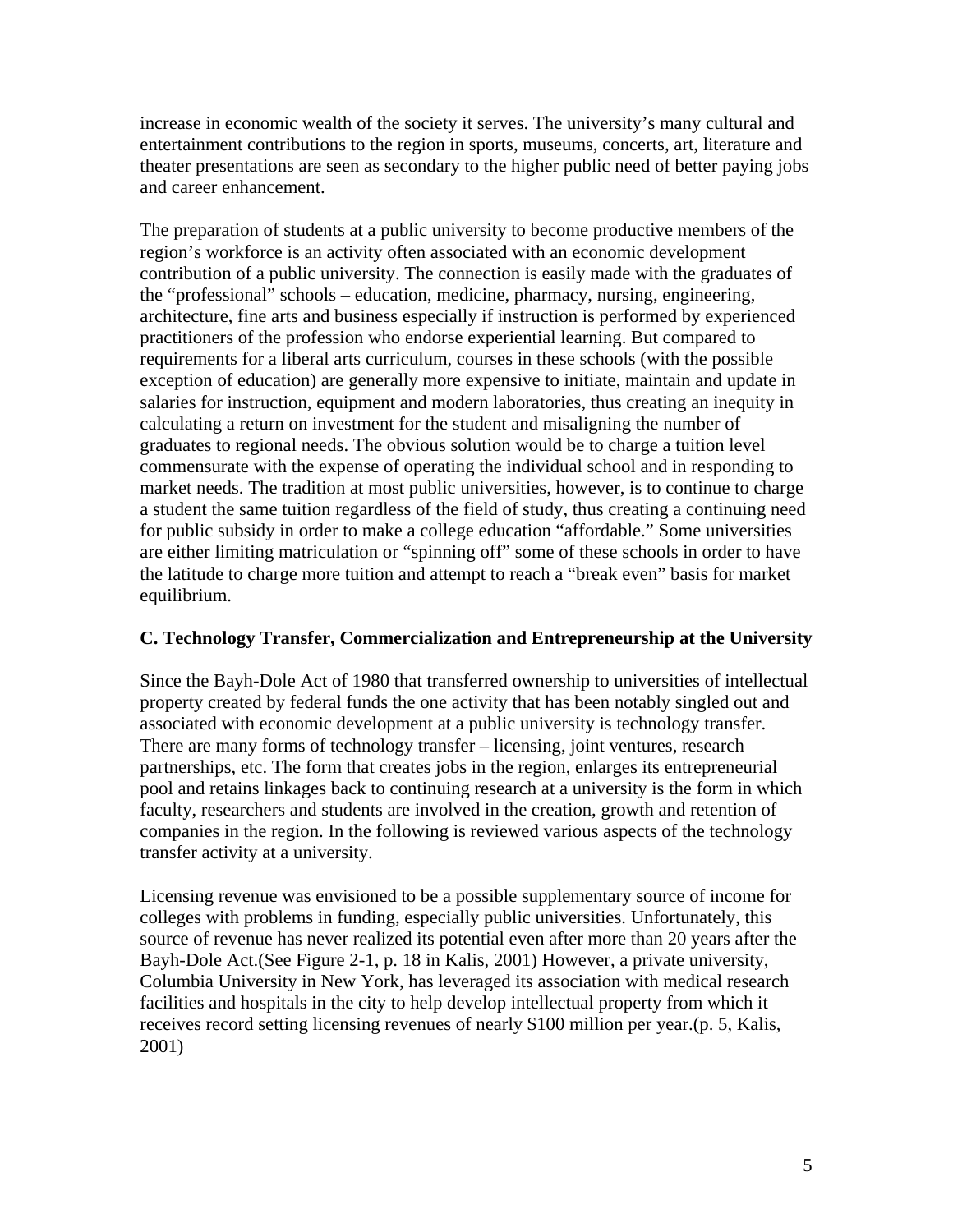Besides increasing revenue through additional research grants, some colleges took an aggressive role in developing their intellectual property into commercial products and services. This initiative led to the creation of companies by university-sponsored programs that included campus-wide entrepreneurship activities, the use of endowment funds for investing in start-ups and in business incubation services.(Freid, 2003)(Schmidt, 2002) Since 1980, over 2200 companies have been launched around university-associated technology and the rate of launch has increased in the past few years. Again a private university, MIT, has become a leading university in technology commercialization, has garnered over a 1000 patents, and receives nearly \$20M/yr in licensing revenues and is involved in some way in the launch of at least four companies per year.(p. 3, Kalis) Both Georgia Tech (public) and Rensselaer Polytechnic (private) launched in 1980 university based incubators that are still in existence and prospering today. Not all colleges embraced the idea of technology commercialization. Education and research, after all, were the long time objectives of the institution. However, it became clear over time that these objectives were being achieved in a way even more relevant and valuable to the college's constituents by participating and supporting technology commercialization. First, faculty, in association with the societal needs that commercialization satisfied, could now steer their research to topics more relevant and appreciated today. This led to greater self-satisfaction for those researchers who wished to solve problems of today rather than dwelling in the abstract. In other words, those researchers now saw the "relevance" of their work to an economic value for society. For students, commercialization of technology afforded work relevant to the needs of companies who became employer candidates. Companies saw in the student interns a form of productive and cheap labor. Students received "real" world experience that tied back to topics covered in the classroom. Companies, or more accurately, the commercial or industrial sector could write the homework problems for the students rather than the professor.

Another area in which the university can play a major role in regional economic development is in fostering a campus culture of entrepreneurship. The creation of companies is highly dependent on the availability of entrepreneurs (p. 8 in Mokry, 1988). The definition of "commercial" entrepreneurship connoted here is a classical one – the process of creating a business based on satisfying a societal need with scant resources. At many universities the subject of entrepreneurship is taught at the business school but there has been a movement to disseminate the study to other professional schools such as fine arts, engineering, law and the health science fields. Courses that are taught in the non-business schools often have practicing entrepreneurs as guest lecturers if not instructors. Seminars, workshops and "boot camps" are held under university sponsorship to promote and propagate the knowledge and inspiration for founding companies among students, faculty members and researchers from all fields, not just business. Community involvement is often an important factor in the success of creating an entrepreneurship culture at the public university. Local economic development agencies support mentoring or internship programs for students or faculty. At times these agencies are associated with city, county or state funded business incubators where access to funding for start-ups is also available. UC-San Diego is noted for its CONNECT program that features meetings sponsored by the university that includes students, faculty, researchers,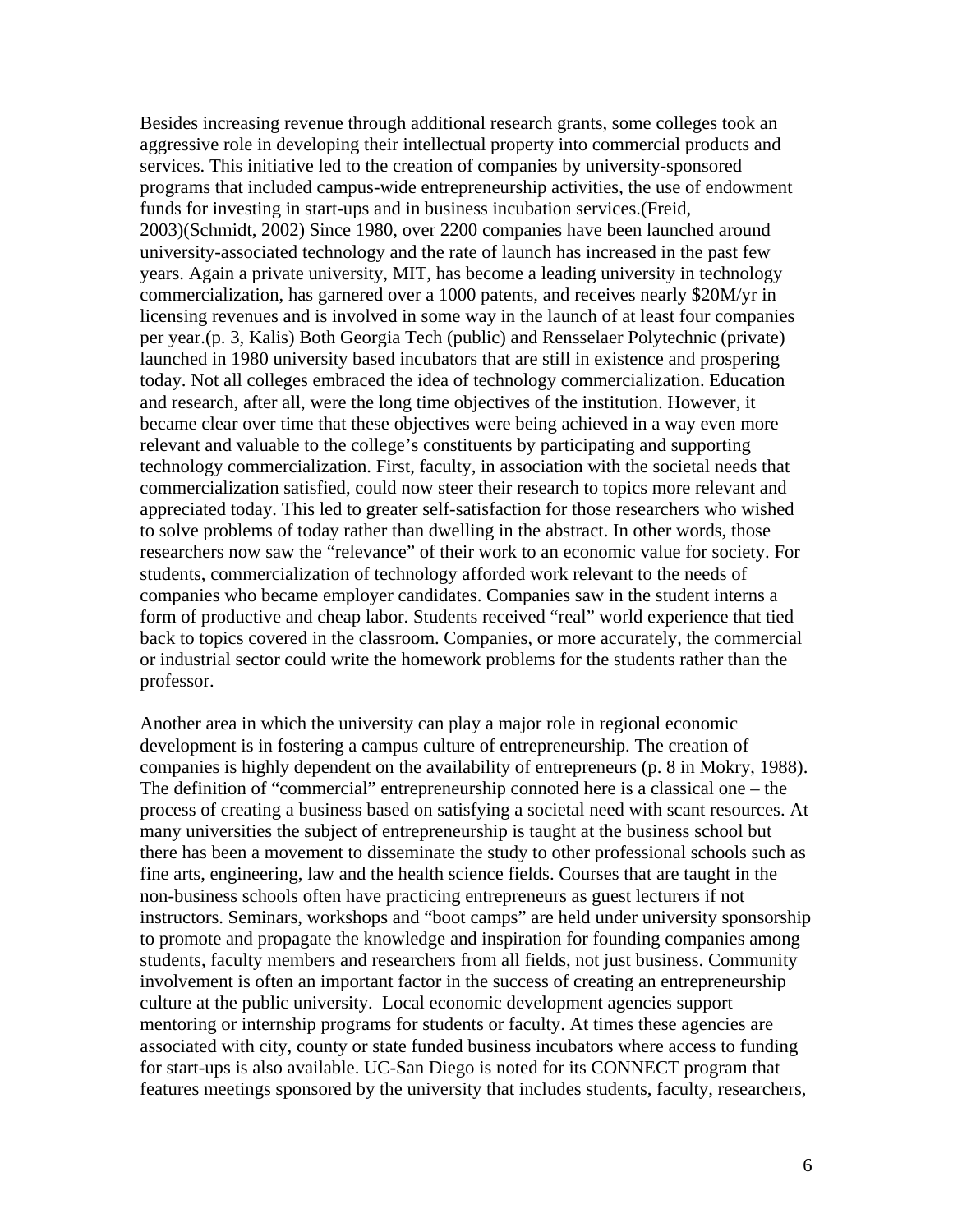entrepreneurs, investors and professionals all interested in the creation of companies based on intellectual property that is associated with the university or other research installations in the area. Networking is an activity that a public university can sponsor and thus play a major role in fostering an entrepreneurial culture in the region. Small companies are started by entrepreneurial teams often formed through networking activities. It is known that more jobs have been created by small companies in the US than by any other means, including company re-location, or by employment increases at Fortune 500 companies.

Over time students or faculty members (or a combination of both) at the universities that adopted entrepreneurial programs based on commercialization of their technologies did start their own companies. Research has shown a strong correlation between business creation and university based entrepreneurial programs. Technology commercialization has also been shown to aid in faculty and student recruitment and retention. University based programs that lead to the creation of companies often have other benefits in economic development. An NBIA study released in 1999 of the 275 companies created by university intellectual property over 80% remained in the region. (pp. 7-8, Kalis, 2001) Hence, this activity has led to job creation in the local economy and tax dollars to local governments. Another side benefit is that university graduates have a chance to stay in the region rather than taking a job out-of-state. Incubation of university based start-ups increases the chances for their ultimate success and this function is a key ingredient in the recipe for universities to reap the benefits of technology commercialization. Incubators form a different activity within the university and must be treated as businesses with a bottom line – self-sustainability and success of its clients. University supplied services such as building space, business training, student and faculty interns, financial assistance often factor in the success of a campus-based incubator. Despite these impressive results, university-based incubation is not a common phenomenon.

Commercialization of university technology is also an economic development activity that bridges the significant difference between the objectives of industry and the university. Where a commercial enterprise is measured by profitability, it focuses resources toward that goal by exhibiting an urgency to reach customers, satisfy them and be paid for products and services it provides. That behavior encourages taking risks in various company functions, hierarchical decision making, preset reward systems and protection of proprietary information from competition. The university, on the other hand, has a culture of open research and teaching, risk aversion, and decision-making by committees of faculty and administration that, in many cases, requires years to complete. The lack of success in commercializing university technology leads one to believe that research spending by itself does not translate into local economic growth. (Fried, 2003)

Untimely disclosure of a commercializable idea can destroy the possibility of a patent to protect it. Since faculty members are encouraged to publish their research findings as an important step towards promotion, recognition and the ultimate reward – tenure – universities frequently lose the value of idea creation that research dollars enable. The US Patent Office allows a patent application to occur up to a year after disclosure but foreign rights are gone once disclosure occurs.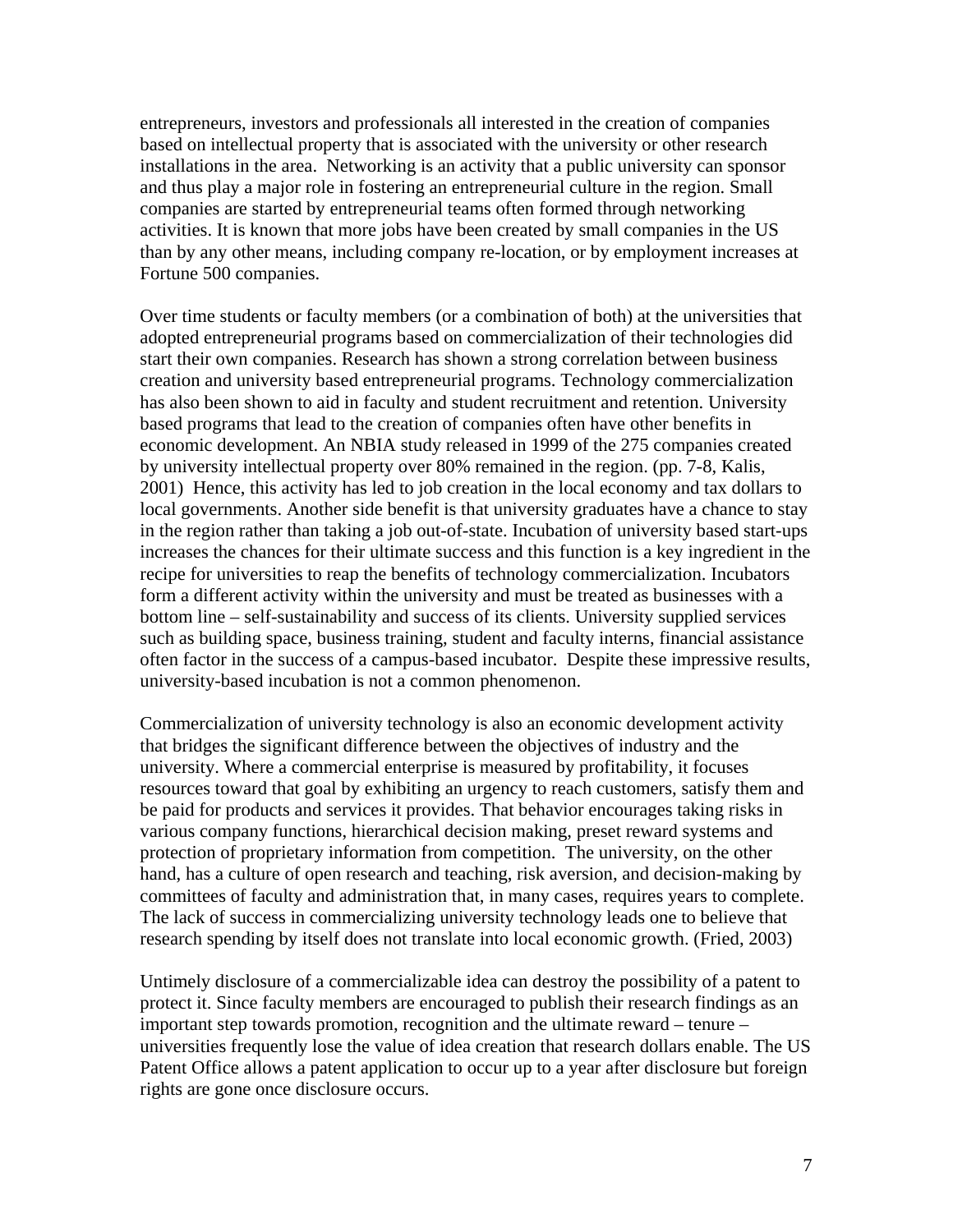Industry has had difficulty in adjusting to the absence of the sense of urgency in developing a commercializable idea with university personnel who are on the academic clock. Deadlines or project management generally are not part of the university vocabulary. Further, industry's needs form the commercializability aspect of the research. This implies a link between the university research and needs from the commercial world. Companies are willing to pay money for research that is based on their needs. The opposite is also true. Companies do not pay for research nor license technology not directly linked to the needs of the development of their products and services. That is possibly why some universities have failed in tech transfer programs. Their research was not conceived nor developed with a specific industry's needs. The non-involvement of industry from the very beginning of university research will almost surely lead to noninterest of any discovery brought to its attention after the fact. Some states are passing legislation that would enable universities to allow companies to use university facilities more easily, thus over-riding laws that inhibit public subsidy of industry, or the "antidonation" regulations. (Schmidt, 2002)

## **D. Conclusions & Steps Towards Successful Economic Development**

A set of best practices has emerged from the success that a few public universities have realized by playing a major role in regional economic development. First, university governance has to recognize the value of engaging in proactive regional economic development. A strategic plan with timelines and project management oversight should be developed for engagement that modifies curricula, pedagogy, faculty and staff reward systems, policy, operational support and financing. (Klein & Associates, 1998) Second, top administrators have to glibly articulate their support of programs, positions and management changes that lead to the benefits of conducting economic development activities at the university. Just as a President attends a football game to show support of athletic programs, attendance at economic development activities can be just as relevant. Third, students, faculty and staff have to be convinced that they are involved and will benefit from a more economically engaged university. Fourth, a feedback mechanism must be put in place to update the university's education and research machine as to its relevance to meeting regional needs in workforce development and business and industrial requirements for innovation in materials, services and processes for global competitiveness of the region.

## Leadership.

A proactive program in economic development goes a long way towards showing that a public university is taking the program seriously. Credibility is key. Lip service will not do it. A comprehensive program involving a campus wide initiative with accompanying training, communications and reward systems will begin the process towards convincing the university constituents that economic development is part of the new university culture. The Board of Regents must allocate funding for programs that enable this new culture to take hold. These programs can be set up so that self-sufficiency is reached within a short period of time  $-2$  or 3 years not 10 years – through revenues derived from tech transfer royalties, fees for service and training, and entrepreneurship grants from private and public sources committed to supporting the university's involvement in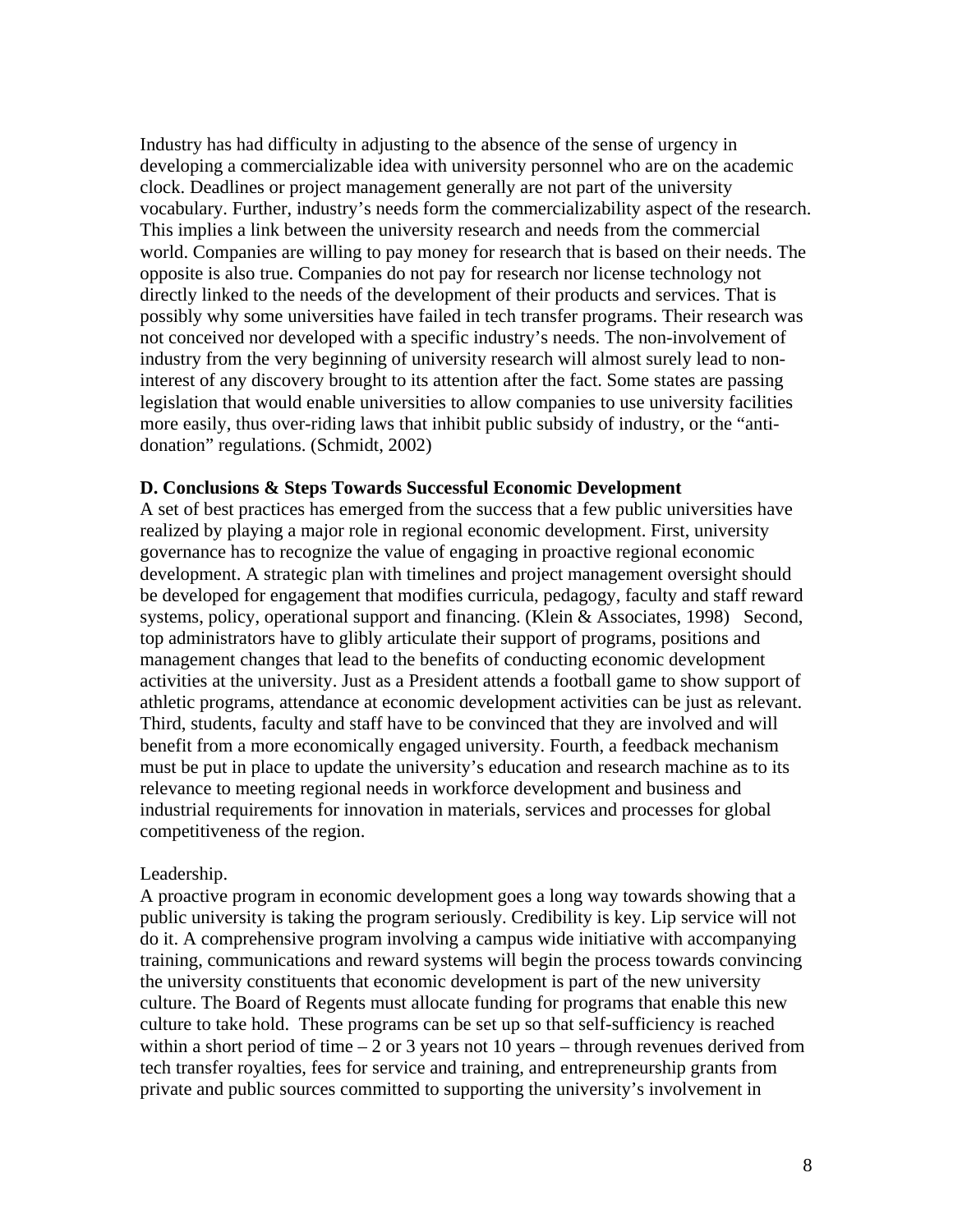regional economic development. The establishment of an office, institute or a center dedicated to managing regional economic development programs at the university would be a start in enabling a new culture. The appointment of an endowed chair dedicated to leadership in economic development provides high visibility to other university constituents. The table below outlines what duties the appointee might have and qualifications applicants for the chair would need to have.

## **Table 1 Chair of Economic Development at a Public University:**

Duties:

- 1. Chair the initial strategic plan for regional and state economic development activities at the university;
- 2. Coordinate economic development activities within the university colleges, schools and centers in compliance with a comprehensive and strategic plan of the university's role in regional economic development;
- 3. Act as Advisor to the University President, Cabinet and Board of Regents in matters of regional and state economic development;
- 4. Act as liaison to the state Office of Economic Development, EDA and other federal, state and city agencies on matters of economic development involving university activities;
- 5. Chair the Council for Economic Development at the university (consists of appointed members of faculty from every school and college at the university and aids in Duty No. 2)
- 6. Solicit grants and funds for supporting state or regional focused economic development activities within the university;
- 7. Encourage, support and reward work of university faculty, researchers, students and staff towards the diversification and strengthening of the economic sectors of the region;
- 8. Organize an annual conference on the economic development of the region in coordination with the other public research universities;
- 9. Establish and serve as Chief Editor for the *Journal of Regional Economic Development*, published quarterly by the university Press, soliciting quality articles on economic development activities and research conducted by regional organizations, foundations and university personnel.
- 10. Organize and establish community outreach programs for promoting, supporting and contributing to the economic development of the region;
- 11. Board member in the university sponsored business incubator;
- 12. Board member of tech transfer office at university; Member of Rewards Committee for "Best University Patent of the Year;"
- 13. Establish Alumni business mentor program for entrepreneurial teams in incubator
- 14. Establish Student internship program in incubator companies and in participating community based companies;
- 15. Establish seed funding contest for business plans by university faculty or student led companies;

Qualifications:

Education: PhD in economics, business, or technology field; Research: Refereed publications in journals of applied technology, management science or industrial applications;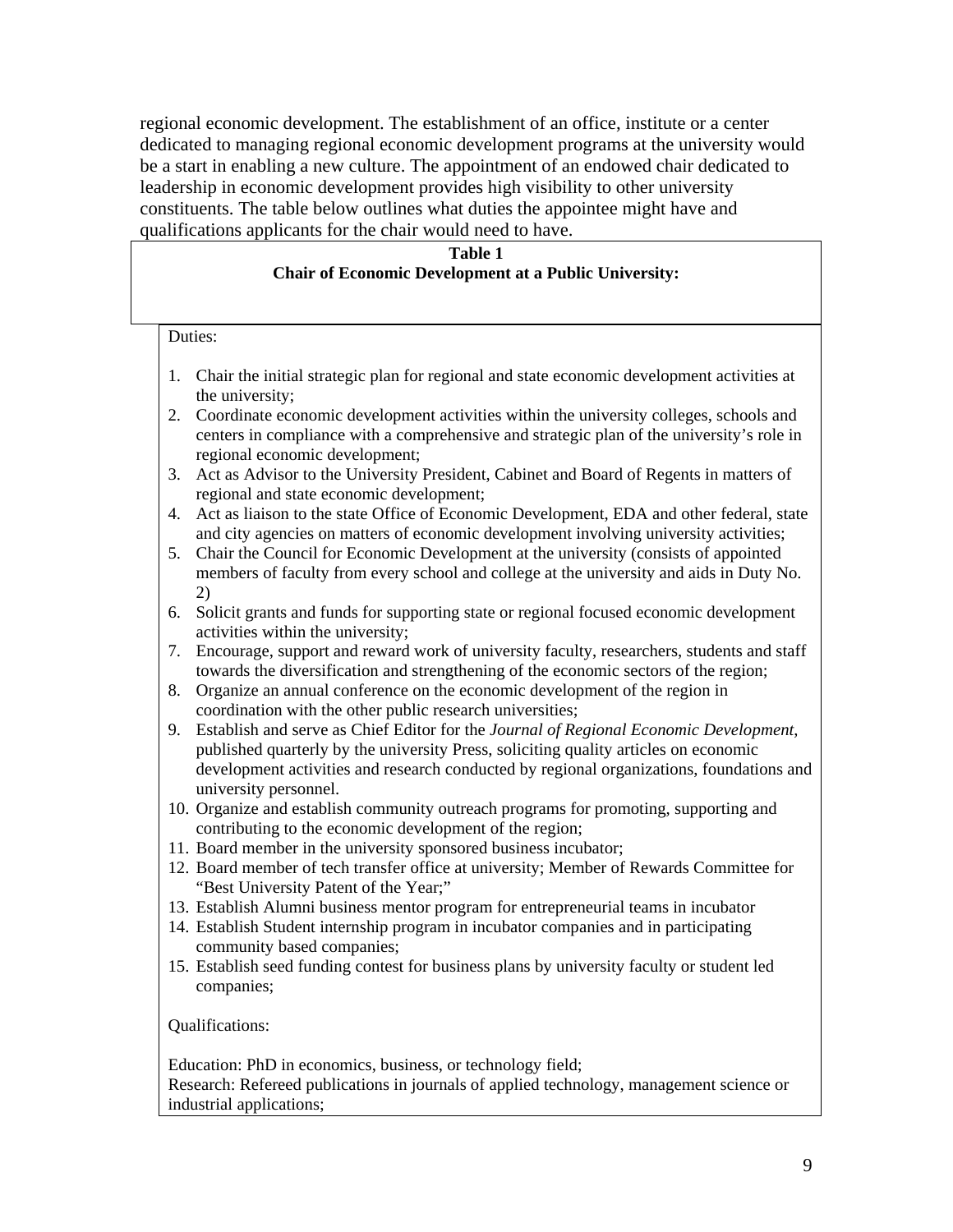Experience: At least 10 years of industrial or commercial entrepreneurial experience in a managerial or executive role; Participation in economic development activities in a regional, state or national level.

#### Faculty

University faculty members have traditionally been subject to reward systems at the public university that basically encourage publishable research and quality teaching – in that order. Service to the community is often encouraged but is rarely taken seriously in evaluating a faculty candidate for tenure. After successful completion of faculty duties over 3-7 years, tenure is awarded the faculty member and oversight for the level of research and teaching becomes one of "monitoring" rather than detailed annual evaluation. Despite what administrators or other university officials may desire from faculty, until the reward systems (including perhaps some aspects of tenure) are changed, faculty behavior modification will not occur. Few universities reward faculty for engaging in activities that are associated with economic development – assisting small businesses, creating companies, company board membership, community development and planning, economic policy development for a city, county or region, etc. Until faculty members see that there is a payoff for them for such activities, it is unlikely that many will participate in them.

## Policies.

In addition, public universities normally require faculty members to devote 80% of their time to academic work during the nine month academic year – thus essentially leaving one day a week for non-academic work. This presents a problem to that faculty member who has entrepreneurial aspirations and requires more time for his/her business creation interests. Universities also impose a restriction on the use of university resources – buildings, equipment, students for the benefit of non-academic projects, especially those involving for-profit entities. These restrictions limit or stifle altogether academic-business relationships vital to proper workforce development, community input to educational practices and course content and research directions in response to societal needs. New policies for faculty and student participation in the technology commercialization process must also be formulated and placed into service.